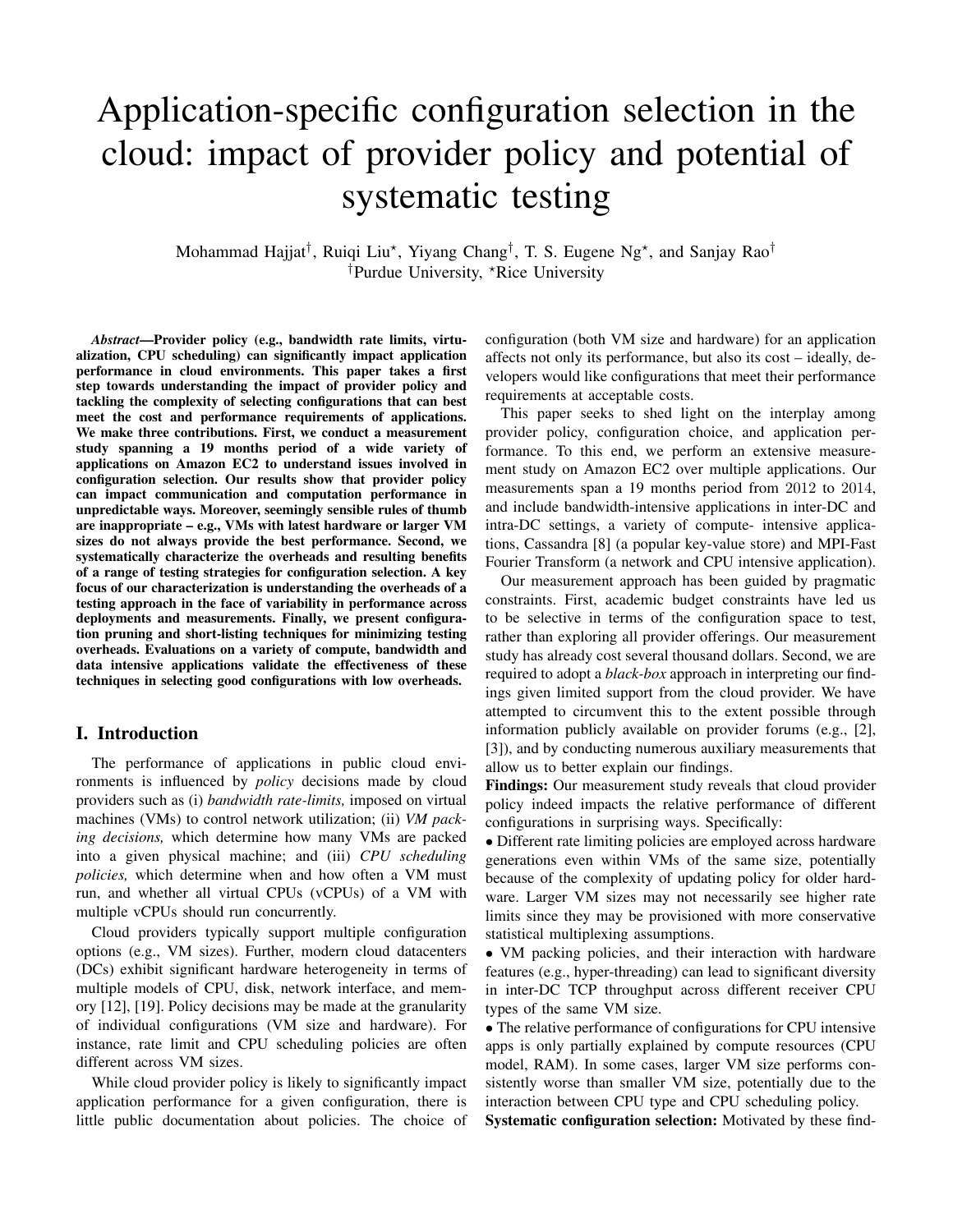|                                  | Virtual CPU<br>RAM |          | Net perf | Hourly cost |  |  |  |  |
|----------------------------------|--------------------|----------|----------|-------------|--|--|--|--|
| Small                            | 1 vCPU / 1 ECU     | $1.7$ GB | Low      | \$0.044     |  |  |  |  |
| Medium                           | 1 vCPUs / 2 ECUs   |          | Low      | \$0.087     |  |  |  |  |
| Large                            | 2 vCPUs / 4 ECUs   | 7.5 GB   | Moderate | \$0.175     |  |  |  |  |
| Extra large                      | 4 vCPUs / 8 ECUs   | 15 GB    | High     | \$0.350     |  |  |  |  |
| TABLE I                          |                    |          |          |             |  |  |  |  |
| GENERAL PURPOSE VMS (M1) IN EC2. |                    |          |          |             |  |  |  |  |
| <b>CPU</b>                       | Cache<br>Speed     | Release  | Cores    | Hyper       |  |  |  |  |

|   | u u     | www   | <b>Carne</b> | wwas                | <u>corcs</u> | 11 y p. u  |
|---|---------|-------|--------------|---------------------|--------------|------------|
|   |         | (GHz) | (MB)         |                     |              | -threading |
| А | E5430   | 2.66  | 12           | O <sub>4</sub> 2007 | 4            | No         |
| В | E5645   | 2.40  | 12           | O1 2010             | 6            | Yes        |
| C | E5507   | 2.26  | 4            | O1 2010             | 4            | No         |
| D | E5-2650 | 2.00  | 20           | O1 2012             |              | Yes        |
|   |         |       | TABLE II     |                     |              |            |

CPU TYPES (ALL INTEL(R) XEON) FOUND IN AMAZON AWS DCS (NORTHERN VIRGINIA AND CALIFORNIA).

ings, and using data that we collected, we systematically evaluate strategies for configuration selection across a range of applications. Our evaluations seek to characterize (i) the effectiveness of the techniques in choosing configurations that could best meet the performance and cost requirements of an application; and (ii) the costs that the techniques incur.

The strategies we evaluate include (i) PerConfig, a technique that inspects all configurations; (ii) iPrune, a technique which *conservatively* prunes options for each configuration dimension (e.g., VM Size, CPU type) in an iterative fashion based on aggregate performance of all configurations which involve that option; and (iii) Nearest neighbor (NN), a technique which short-lists potentially better performing configurations for an application based on the performance testing results of other applications that fall within the same general class. NN could then be combined with PerConfig or iPrune to test the shortlisted configurations and pick the best among them.

Evaluations confirm the effectiveness of our techniques while keeping overheads acceptable. iPrune reduces the number of tests by 40%−70% across a wide range of applications while picking configurations that perform within  $5\%$  of the best. NN when tested on a mix of CPU-intensive applications as well as a distributed CPU and communication-intensive application, selects a configuration that performs within 20% of the best with *no testing* on the target application; accuracies improve to within  $6\%$  of the best when the technique shortlists 4 configurations and is combined with PerConfig to pick the final configuration.

Our contributions in this paper include (i) a deeper understanding of how cloud provider policy impacts performance of cloud configurations; (ii) our extensive measurements of a real-cloud deployment, and the insights gleaned - we intend to release our data under an open source license to the wider community; and (iii) our techniques, and a systematic characterization of their overheads and accuracies, which represent an important first step towards application-specific configuration selection in cloud environments.

### II. Measurement methodology

Our study is conducted in the context of Amazon EC2 public cloud. We mainly use US-East (N. Virginia) and US-West (N. California) regions for our measurements. We use the general purpose M1 VMs in our experiments (summarized in Table I) since they were widely used as the standard instances throughout our study. While Amazon started offering M3 instances as the standard recently (late January 2014), M1 instances continue to be supported and used widely, and our methodology is generic and can be extended to other instance types as well. There are four CPU types that we could find in both regions for all VM sizes, summarized in Table II. We consistently refer to the CPU types by the abbreviations A, B, C, and D throughout the paper. When convenient, we abbreviate VM sizes as S, M, L and X denoting small, medium, large, and extra large, respectively.

Amazon uses the notion of EC2 compute units (ECU) as an attempt to provide each VM a consistent and predictable amount of CPU capacity [4] regardless of which CPU it runs on. One ECU provides the equivalent CPU capacity of a 1- 1.2 GHz 2007 Opteron or 2007 Xeon processor. There is no public documentation available on what an ECU translates to on different CPU types and how Amazon allocates VMs to physical processors. However, our experiments with dedicated instances in §III-A indicate that the number of large VMs that may be assigned to B, C and D processors is equal to the number of cores on these processors.

It is relatively straight-forward to obtain the CPU information of an instantiated VM using the Linux command /proc/cpuinfo. However, we found information about many other hardware features, such as memory, disk and network interface is not exposed in virtualized EC2 environments, and a variety of commands that we tried such as lshw and dmesg commands did not give us sufficient information to infer more details about other hardware information. Hence, in this paper, we focus on CPU information.

We use *iperf* to measure TCP throughput between VMs inside a single DC, and across DCs in two different geographic regions. The window size in *iperf* is set to 16 MB (recommended in [17], and which we experimentally confirmed to result in the best throughput), and we sufficiently increase the OS send and receive buffer sizes. We study CPU intensive applications using the SPEC CPU2006 benchmark suite which consists of 29 widely used applications (12 integer intensive and 17 floating point intensive). These applications include gcc, video compression, Go game player and chess player, path-finding in 2D maps, protein sequence analysis, etc. We measure the time for single-threaded executions per core.

We refer to a *configuration* as a unique combination of choices that could be made by a user. For CPU intensive apps, we consider every <Size, CPU> combination, where Size can be either S, M, L or X, and CPU can be A, B, C or D. For *iperf*, we consider every <Size, SrcCPU, DstCPU> combination. E.g., SAD denotes a configuration of small VM sizes where the source and destination CPUs are of type A and D, respectively. For each configuration, we test multiple *deployments* to get a statistically sound measure of performance with that configuration. Further, we collect multiple *measurements* from each deployment since the performance of each deployment can vary depending on various factors.

For CPU intensive apps, we obtain 10 deployments for each configuration and conduct 3 complete runs each. Small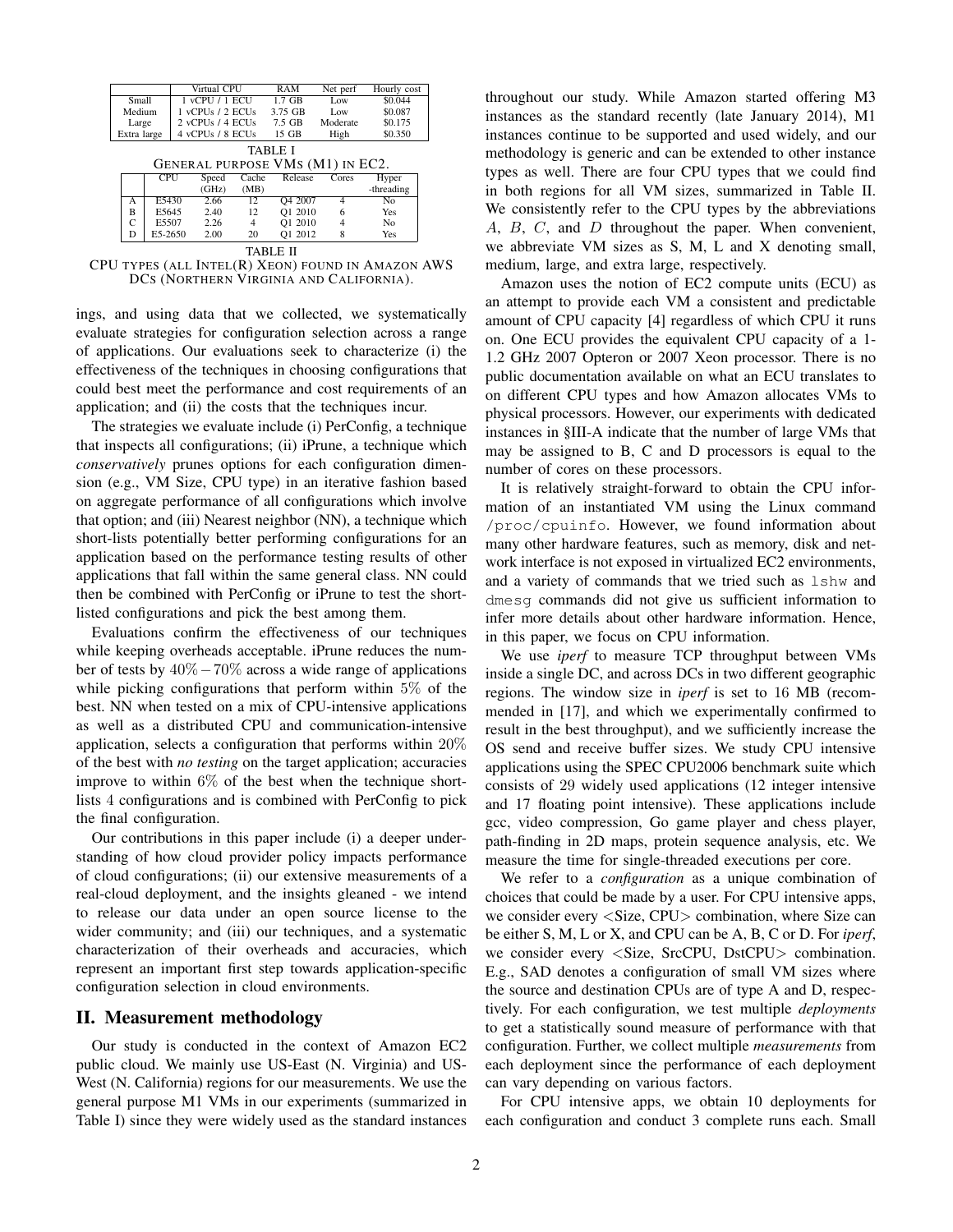

(a) Intra-DC measurements

(b) Inter-DC measurements

Fig. 1. *iperf*'s measured TCP throughput across different configurations. The bottom and top of each boxplot represent the  $25^{th}$  and  $75^{th}$ percentiles, and the line in the middle represents the median. The vertical line (whiskers) extends to the highest datum within 3\*IQR of the upper quartile (covers 99.3% of the data if normally distributed), where IQR is the inter-quartile range. CPU type D was not available in one of the DCs for small VMs, and in both DCs for large VMs.

VMs need 24 to 29 hours to finish a single run of all CPU intensive apps; M, L and X VMs need 8 to 10 hours. Our *iperf* experiments are more expensive since they involve a much larger set of configurations, and inter-DC bandwidth must also be paid for. Hence, we focus our explorations on S, M and L VMs, and restrict ourselves to combinations where the source and destination VM sizes are the same (i.e., a total of 48 possible configurations). We run *iperf* in both intra-DC and inter-DC settings. In each setting, we use 32 deployments for each configuration (i.e.,  $48 \times 32$  deployments in total). We obtained 6 *iperf* measurements every hour for each deployment, each measurement lasting sufficiently long to obtain steady state TCP throughput. Finally, with both CPU intensive apps and *iperf*, we were unable to collect data for a small number of configurations due to the difficulty of obtaining a CPU of desired type at the time of the experiment and do not include them in our analysis (e.g., XA and XC with CPU intensive apps experiments).

Our measurements started in late 2012. The insights gleaned from initial results guided our large-scale systematic data collection in mid 2013, which provides the primary data used in most of our analysis. Since then, we have been collecting data at a smaller scale on an ongoing basis (most recently in mid 2014), which have helped reconfirm our observations. We have also collected substantial auxiliary data  $-$  e.g., UDP loss rate, traceroute data, and measurements using tools like *lmbench* [18] – to shed deeper light on our findings.

### III. Measurement Results

# A. Impact of policy on intra-DC throughput

Figure 1(a) shows the variability in TCP throughput with *iperf* across different configurations for intra-DC traffic. Each boxplot includes all measurements of all deployments of a given configuration, whose name is annotated on the X-axis.

Figure 1(a) shows that for almost all S configurations, the TCP throughput is limited to under 300 Mbps. While Amazon no longer provides official documentation for the rate limits employed, our measurements are consistent with anecdotal information reported on forums [1], [7]. Interestingly, there does



 Fig. 2. Rate limit behavior for a typical dedicated M and L VM pair. VMs in each pair are not co-resident on the same physical host.

exist one S configuration (SAA) which performs extremely well, and quite comparably to M and L configurations. Further, we find the corresponding L configuration (LAA) also has a higher throughput than the other L configurations, which are limited to about 650 Mbps. We note that A processors are the oldest generation hardware dating back to 2007. We believe that Amazon's rate-limiting policies have evolved since the initial offerings – it is possible that the new policies were only employed with later generation hardware, and the overheads of updating rate-limiting policies on older hardware were not deemed worthwhile given the management complexity and overheads associated with policy reconfiguration.

Another surprising observation from Figure 1(a) is that M VMs achieve higher TCP throughputs than L VMs, with the median being  $35\%$  higher – for all M configurations, more than 75% of the samples exceed 750 Mbps, while for all L configurations (except LAA) less than 25% of the samples exceed 750 Mbps. We repeated the measurements with multiple parallel TCP connections (2 to 8). The result showed that for both M and L, the sum of TCP throughputs across all connections was nearly unchanged when the number of parallel connections varied between 1 and 8, and M still performed better than L regardless of the number of parallel TCP connections. We also repeated our experiments with L VMs by pinning the *iperf* process to a single vCPU, to observe whether L configurations see lower bandwidth owing to context switch between different vCPUs. We found that doing so did not change the TCP throughput achieved by L. Rate limiting under controlled multi-tenancy with dedi-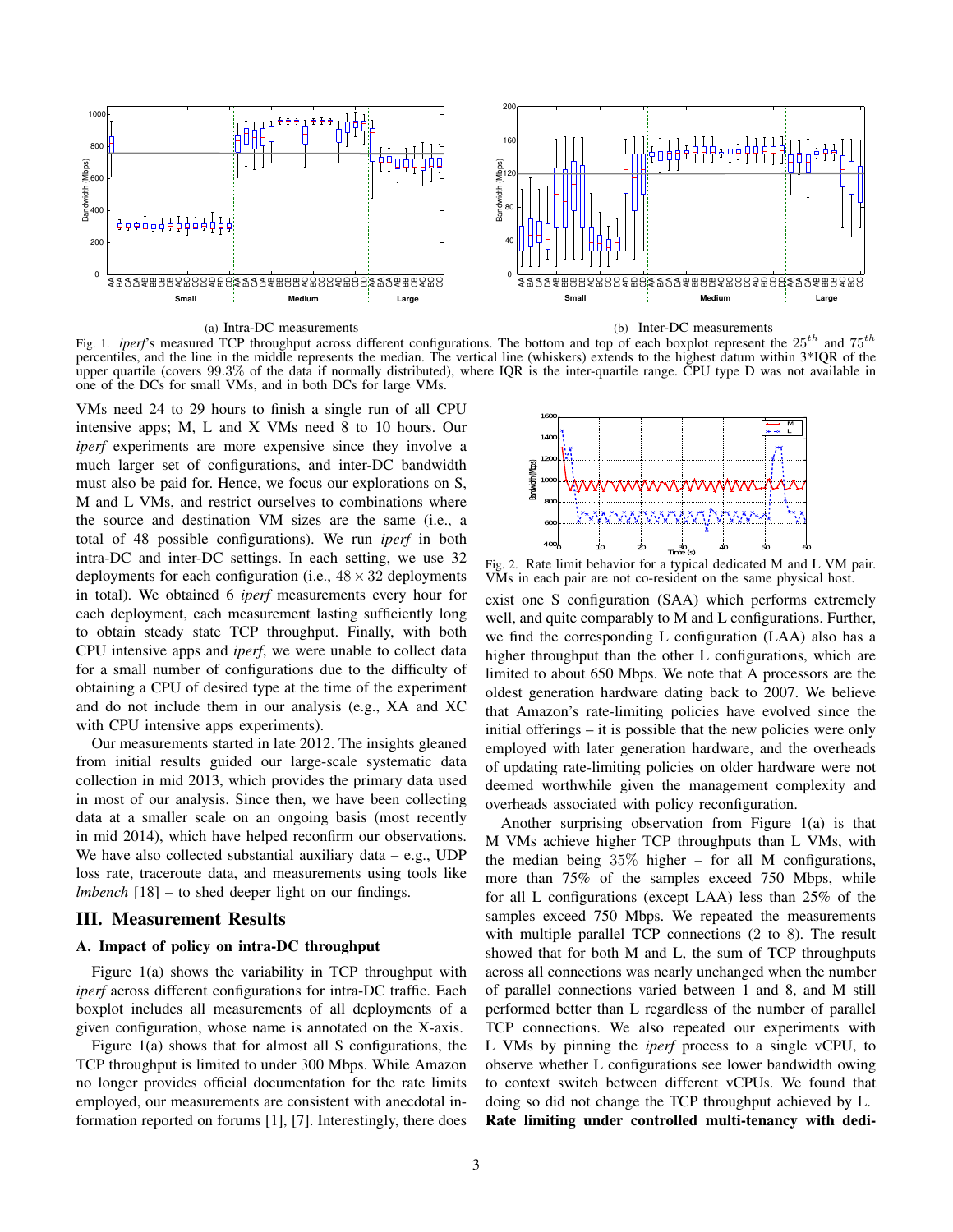

Fig. 3. Per-VM and total throughput of all VMs when all dedicated VMs packed on same physical CPU are concurrently active as sources, for different combinations of VM size and CPU type.

cated VMs: To further explore distinctions in rate-limiting policies used for M and L VMs, we conducted experiments using dedicated VMs, which are physically isolated at the host level from VMs that belong to other tenants. Dedicated VMs however can be aggregated onto the same host if they belong to the same tenant and the same VM size [2]. Experiments on dedicated VMs enable us to study rate-limiting policies without interference from traffic generated by other tenants.

Figure 2 shows typical TCP throughput behaviors of a pair of M and a pair of L VMs. Each pair consists of two dedicated VMs that are not co-resident. We adapted a technique [6] utilizing XenStore [10] to identify if two VMs are co-resident. The figure shows (i) even without multitenancy, M VMs achieve higher rates than L VMs, and (ii) L VMs can tolerate higher bursts than M VMs. We repeated the experiment for several pairs of M and L VMs and different CPU combinations, and found the trend holds.

Per-host per-tenant rate-limiting policies: We next explore rate-limiting policies applied to multiple VMs on a single physical host. To study this, we invoked many M (L) dedicated VMs back-to-back, leveraging our empirical observation that Amazon tends to pack a tenant's dedicated VMs with the same size onto the same physical host as far as possible. We found that with different underlying CPU types and VM sizes, the largest number of VMs packed on a certain machine is different  $-$  e.g., we found up to 6 L VMs on a B CPU, 8 L VMs on a D CPU, and 4 L or 8 M VMs on a C CPU.

We conducted experiments to measure bandwidths of concurrent *iperf* TCP connections, whose sources are VMs resident on the same host and whose sinks are located on different hosts. We separate the sinks to avoid them being bottlenecks. Figure 3 shows a CDF of TCP throughputs achieved by one source VM, as well as the total throughput aggregated across all source VMs, in terms of different combinations of VM size and CPU type. Interestingly, the total TCP throughput is around 2 Gbps for all combinations. Given typical Ethernet NIC bandwidth is 1 Gbps or 10 Gbps, this points to the use of rate-limiting policies over the aggregate traffic sourced by co-resident VMs. Our hypothesis is that rate-limiting policies are being used over all VMs belonging to the same tenant on a given physical host, though it is also possible the policy is being applied on a per-host level regardless of tenant. The throughput per VM simply depends on the number of VMs packed on each host, which in turn depends on VM size,

and the number of cores in the sender CPU – thus, the per-VM throughput for MC is lower than LB, which in turn is lower than LC. Further, both total throughput and per-VM throughput are less variable for L compared to M VMs.

Overall, our results suggest that rate-limiting policies are employed both at per-VM level and at per-host per-tenant level. The per-VM limit depends on both VM size and CPU type. Surprisingly, L VMs are limited to lower average throughputs than M VMs – however, L VMs are afforded higher burst sizes, and achieve higher rates and less variable performance with multiple simultaneously active tenants. We hypothesize more conservative rate-limiting policies are used with L VMs to ensure more predictable performance under multi-tenancy, or potentially to ensure more reserved capacity for handling higher priority or provisioned I/O.

#### B. Impact of policy on inter-DC throughput

Figure 1(b) shows the variability in TCP throughput with *iperf* for inter-DC traffic. Inter-DC throughput is less than that in intra-DC settings across all configurations, and does not hit the rate-limiting level, indicating it is impacted by other factors. Further, based on the observed throughput, configurations can be roughly separated into three groups. While S configurations with A/C receiver types are well below the 120 Mbps threshold, all M and most L configurations see over 75% of their samples above 120 Mbps. The intermediate group includes S configurations with B/D receiver types (if normalized for costs, these S configurations may be considered better than M and L configurations), and more surprisingly L configurations with C receiver type. We next seek to understand the potential causes behind our observations.

*Is the network responsible for performance divergence?* To understand this, we collected UDP loss rate and traceroute data. Our UDP measurements were conducted for a sender transmitting at 150 Mbps using small VM pairs to multiple receivers, for both inter- and intra-DC settings. Our measurements show that UDP loss rates with receivers of CPU types A/C are higher (median loss rate  $> 2.5\%$ ) than loss rates with receivers of CPU types B/D in both settings (median loss rate about 0.1%). Surprisingly, the magnitudes of the loss rates for the same receiver type are similar for both inter- and intra-DC settings, indicating that the losses do not occur over the WAN. We note that while UDP loss rates in inter- and intra-DC settings are similar, TCP throughput is vastly different because: (i) TCP throughput is inversely proportional to round trip times (RTT) [13]; and (ii) bandwidth is rate limited to about 300 Mbps for small VMs.

We have also analyzed traceroute data collected from multiple sources in the US-West to multiple receivers of different CPU types in the US-East DC. Since EC2 allows for multipath routing, we conducted over 150 traceroute measurements for each source and receiver pair. For a particular source VM to destination CPU types of B and C, our results show that all IPs in the first 8 hops (which included the WAN hops to US-East) overlapped. Similar results were observed with other sources. This suggests the divergence in performance is not related to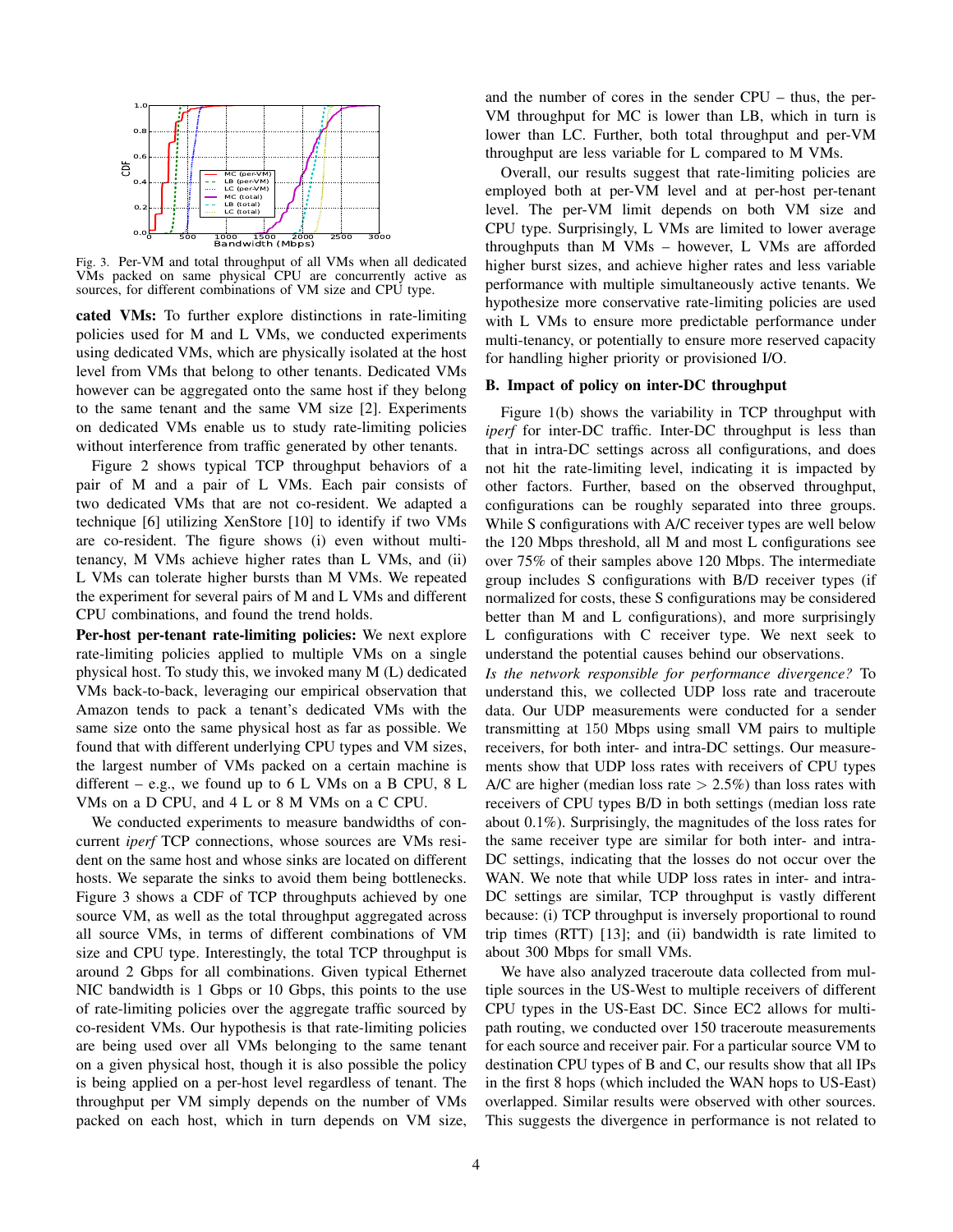

Fig. 4. Prevalence of high elapsed time for small VMs. Each curve corresponds to a different CPU type. Each point shows the fraction of deployments for which less than a certain  $%$  of experiments see elapsed time > 10ms.

the WAN. Further, our traceroute analysis from sources inside the US-East DC to multiple receivers of different CPU types in the same DC indicate that the paths from a common source to the different receivers largely overlap. This further indicates that any variation in throughput should relate to issues very close to the receivers.

*Does performance divergence occur due to end hosts?* We analyzed UDP losses on receiver nodes and noticed that packets are typically dropped in large bursts, with median losses for A/C receivers greater than 300 packets. Recent work [24] has shown that mixing delay-sensitive jobs on the same physical node with several CPU-intensive jobs can lead to longer than expected scheduling delays, owing to the scheduling algorithm used in the Xen hypervisor being unfair to latency-sensitive applications [5], [9]. To evaluate if this is a factor, we ran experiments on different VM instances which involved having a process sleep for a short period (1 ms), and observe the actual elapsed sleep time. We repeated this experiment systematically over tens of instances for every VM size and CPU type combination, conducting 600,000 sleep experiments on each instance. For all instances, the elapsed time is typically 1 ms, however occasionally much higher (often multiples of 30 ms, which corresponds to the CPU allocation time slice in Xen).

Figure 4 shows that for small VMs, A/C CPU types experience more episodes of high elapsed times than CPU type B. While 90% of B deployments see high elapsed time in less than  $0.01\%$  of the runs, the corresponding value for C is  $0.03\%$ and is even higher for A. While not shown, medium and large VMs have fewer episodes of high elapsed time than small ones across all CPU types (with B/D CPU types continuing to see fewer episodes than A/C CPU types), which explains their generally better performance. We believe B/D CPU types are less affected because both these CPUs support hyperthreading, which allows two threads to be simultaneously scheduled on a single core, thus minimizing scheduling delays for latency-sensitive applications. Further, the number of VMs per core for B, C and D CPU types is identical (§III-A). These results indicate that the VM allocation is not customized to CPU characteristics like hyper-threading, leading to poorer performance for processors that are not hyper-threaded. Finally, we believe configurations with LC as receivers perform worse than those with MC as receivers owing to scheduling



Fig. 5. Distribution of performance ranking of each configuration across all CPU intensive apps. For each application, the best configuration (with lowest execution time) gets a ranking of 1. XA and XC were not available during the time of the experiment.

policies that impact CPU type C differently from other CPU types – we explore this further in §III-C.

### C. Resource and policy's impact on CPU intensive apps

We next shift to the CPU intensive apps described in §II. Figure 5 shows a distribution of performance ranks for each configuration across all 29 CPU intensive apps (lower rank is better). Configurations are ranked based on the  $90<sup>th</sup>$ percentile execution time of each application among 30 runs (§II). Though Amazon uses performance benchmarking to normalize performance of VMs of the same size on different CPU types [4], the figure shows that performance differences across different CPU types are strong in reality.

Overall, CPU types B and D are relatively better than A and C, because B and D have newer micro-architectures and larger cache sizes. Larger VMs perform better because of their advantage in memory capacity. However, much variability exists in the performance of each application across different configurations that is not captured by the general trends. For example, the highly resourceful configuration XD is not ranked in the first 4 places for one fourth of the applications. As another example, the oldest CPU type A achieves good performance for the molecular dynamics simulator – MA and LA are the top 2 configurations. These exception cases suggest that generic rules of thumb that prefer larger VMs and newer CPUs are inadequate for configuration selection.

One surprising finding is that MC outperforms LC for all single threaded CPU intensive integer apps, but other M VMs do not perform better than their corresponding L VMs. We initially hypothesized that MC VMs were located on physical processors with lower memory/cache contention as compared to LC, but found two pieces of evidence to rule this out. First, we found LC VMs take 10% more time than MC (measured over many runs) when doing single threaded multiplication of two integer constants, an operation that essentially has no memory access. Second, *lmbench* results showed that MC VMs have lower read latency and less variation than LC counterparts for all levels of the memory hierarchy. If memory/cache contention were the main explanatory factor, only latencies of memory and L3 cache (shared across cores) would be lower and not latencies of L1 cache (private to each core). In contrast, read latencies are similar for M and L VMs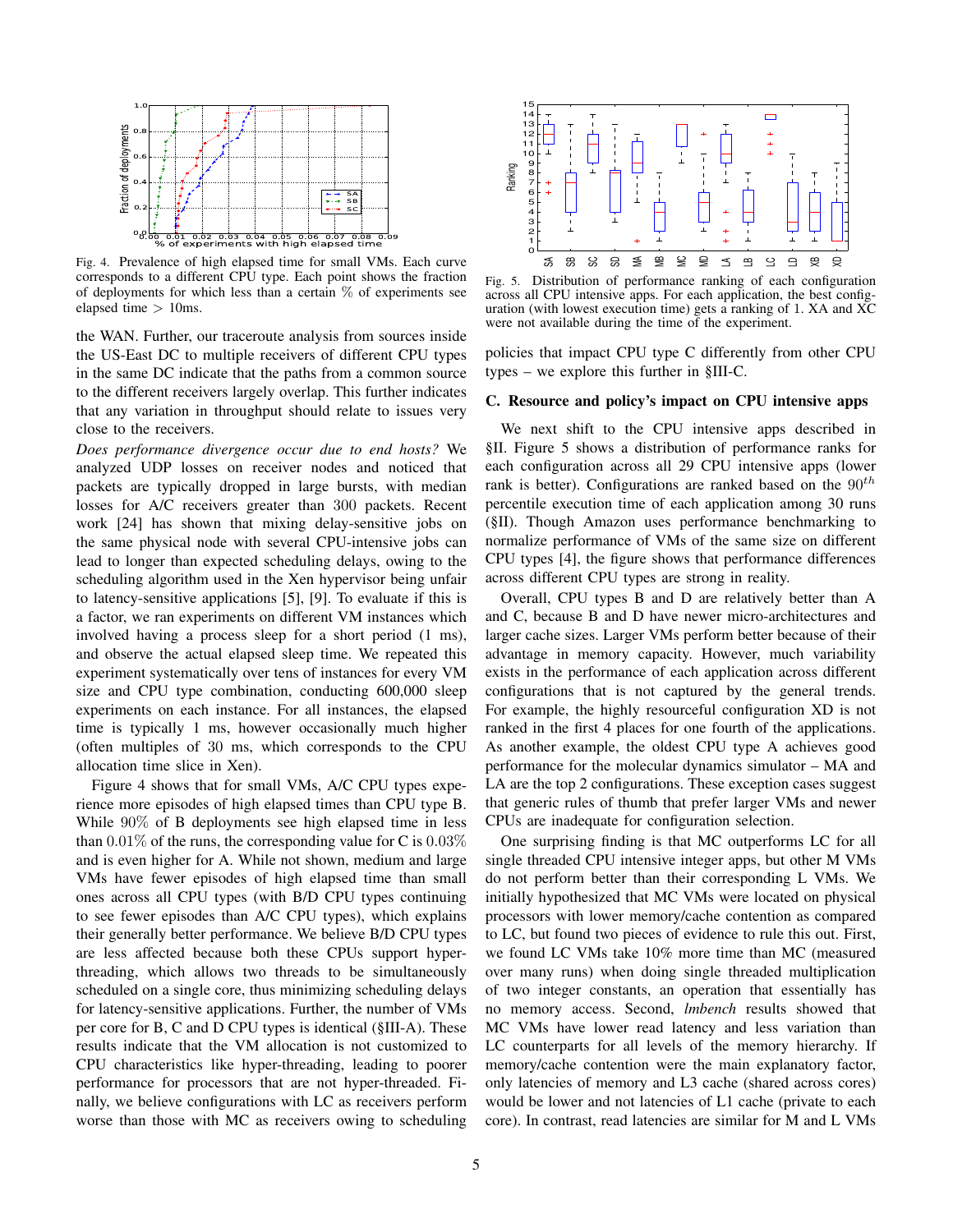of CPU types A, B and D for all memory hierarchy levels. The better performance of MC VMs in the experiments above further suggests that for C CPU type, each vCPU of L VMs is scheduled slightly less frequently than M VMs.

We also conducted experiments where we launched threads on two different vCPUs of L VMs and measured the delay between the time the two threads started running over many iterations. LC VMs incur higher delay than L VMs of other types – for LA, LB and LD,  $> 99.8\%$  iterations have a delay of less than  $0.1ms$ , while for LC,  $3.2\%$  iterations have a delay of more than 1ms. These results further indicate scheduling policy discrepancy between LC VMs and other L VMs.

# IV. Systematically choosing configurations

We now investigate techniques for systematically choosing configurations. We formulate a general configuration selection problem in which the cloud provider allows customers to choose from arbitrary combinations of CPU types and VM sizes to best match application performance requirements. This formulation makes sense from the provider's perspective because the provider could monetize its resources more effectively through differentiated pricing of configurations. The formulation also matches the recent trend in EC2 of creating explicit instance families for different processor types, essentially allowing explicit CPU and VM size selection. We propose and evaluate two testing techniques that tackle this general configuration selection problem.

#### A. Metrics for comparing schemes

Application developers may use a variety of metrics when comparing configurations (e.g., raw performance, dollar cost, etc.) Our framework is generic and can use any metric; however, for concreteness, our evaluations use a metric which combines both performance and cost, reflecting common considerations of cloud customers. We *score* each configuration according to application's performance and cost (lower scores are more favorable).

Bandwidth-intensive applications are scored based on the total dollar cost associated with each unit byte of data transfer. We consider the cost of VMs needed for testing, in addition to the cost of bandwidth transfer for inter-DC settings (intra-DC communication is free). In CPU intensive apps, we use the total cost (product of the cost per unit time and the total execution time) of running an application with a given configuration. Since the score of any given configuration is itself variable (across deployments and measurements), we compare configurations based on a desired percentile score: all our evaluations consider either the median or  $90<sup>th</sup>$  percentile.

We evaluate the **relative error** in score achieved by the configuration recommended by a scheme compared to the score achieved by the best configuration. We use measurements collected across multiple deployments of all configurations (§II) as ground truth to determine the best configuration. We capture testing costs using (i) the *number of tests,* i.e., the total number of measurements conducted across all deployments of all configurations; and (ii) *total dollar costs* involved across all

| <b>Procedure</b> IterativePruning()                                                                          |  |  |
|--------------------------------------------------------------------------------------------------------------|--|--|
| Let $\alpha$ : probability threshold to determine if samples in one distribution are<br>greater than another |  |  |
| Let $m_{x,i}$ : measurements from all deployments that have choice $c_x$ for<br>dimension d.                 |  |  |
| While more testing is required                                                                               |  |  |
| GetKDeploymentsPerDimension(K)                                                                               |  |  |
| // Pruning poor choices within each dimension                                                                |  |  |
| <b>Foreach</b> dimension $d_i$ , and choices $c_x$ and $c_y$ in $d_i$ , $c_x \neq c_y$                       |  |  |
| // compare the two choices $c_x$ vs. $c_y$<br>$p \leftarrow P(m_{x,i} > m_{y,i})$                            |  |  |
| If $(p > \alpha)$ // decide if $c_x$ need to be pruned from the dimension                                    |  |  |
| Mark $cx$ in d <sub>i</sub> for pruning                                                                      |  |  |
| <b>End If</b>                                                                                                |  |  |
| <b>End Foreach</b>                                                                                           |  |  |
| Remove deployments associated with choices marked for pruning                                                |  |  |
| <b>End While</b>                                                                                             |  |  |

Fig. 6. Iterative pruning algorithm.

measurements, computed by considering VM and bandwidth costs as described above.

# B. Schemes for testing configurations

• Per-Configuration Testing (PerConfig). PerConfig is a strawman approach that exhaustively explores all configurations. For each configuration, PerConfig randomly samples D deployments from the ground-truth data, and randomly picks M measurements per deployment. The best performing configuration is selected from the sampled data.

• Iterative Pruning (iPrune). To reduce testing overheads, we propose iPrune, which iteratively prunes poor choices in each dimension and performs more testing with better performing choices – e.g., the VM size, src-CPU, and dest-CPU are three dimensions of *iperf* data, and the choices for the VM size dimension are S, M or L.

Figure 6 illustrates iPrune. Rather than testing all configurations, iPrune simply ensures there is measurement data for at least  $K$  deployments for each choice along every dimension d, with M measurements for each deployment. Then a total of  $K \times \max\{|d_1|, |d_2|, \ldots, |d_n|\}$  deployments need to be tested in the first round, where  $|d_i|$  is the total number of choices along dimension  $d_i$ . Measurements from all deployments that have choice  $c_x$  for dimension  $d_i$  are grouped together. For each dimension, a choice that is clearly worse than another is dropped. Poor performing choices are eliminated and the process is repeated with the remaining choices. When no further pruning is possible, the best configuration is found by picking the best choice along each dimension.

Figure 7(a) illustrates how iPrune picks the best median score with *iperf*. After the first round, L VM sizes are eliminated (higher costs and poorer performance than M), but S and M VM sizes remain since it is hard to say one choice is better than another. Likewise, at the end of the first round, options A and C are eliminated on the Dst-CPU dimension since they are clearly inferior, but no options are eliminated on the Src-CPU dimension. No further pruning is possible after the second round. The remaining data correspond to configurations  $\langle S \rangle$ or M, \*, B or D>. Choosing the best option for each dimension leads to selecting SAD (best median score).

A key aspect of iPrune is that it prunes choices within a dimension conservatively (Figure 6). It first computes the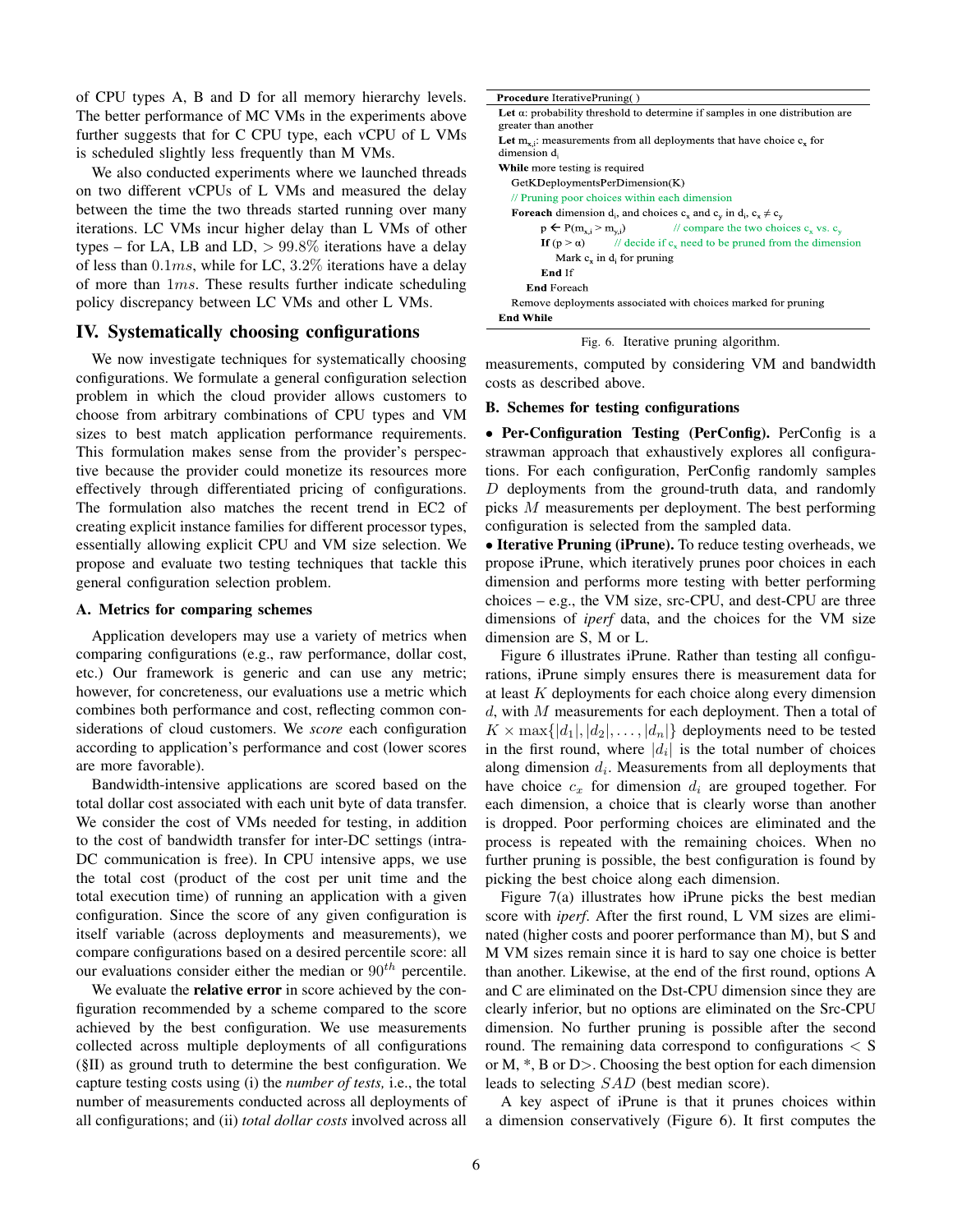

(b) Picking the best choice along each dimension.

Fig. 7. Contrasting iPrune with an alternative approach for *iperf* (inter-DC settings), using ground truth data shown in Fig. 1(b). Each subfigure shows the final selected configuration, based on median score. The relative error is 0% in (a) and 70% in (b).

probability that choice C1 performs better than choice C2. If there are  $m$  and  $n$  samples for the two choices with performance samples  $X_1 \ldots X_m$ , and  $Y_1 \ldots Y_n$  respectively, the probability is computed as  $\frac{U}{mn}$ , where U is the number of times  $X$  precedes  $Y$  in the combined order arrangement of the two samples  $X$  and  $Y$ . We note that the  $U$  statistic is closely related to the *Mann Whitney test* [14], which is a non-parametric test of the null hypothesis that two populations are the same against an alternative hypothesis that a particular population tends to have larger values than the other. Along each dimension, we prune those choices that have a high probability (0.9) of being out-performed by another choice.

A more aggressive approach that merely picks the best choice from each dimension after the first round would not work as well as illustrated in Figure 7(b), even with the ground-truth data. This method picks configuration choice MDD, which has a median score 70% higher than optimal. VM size M is selected since the median score of all M configurations in aggregate is better than the median score of  $S$  configurations. In contrast, iPrune is able to pick  $S$  since it prunes Dst-CPU choices  $A$  and  $C$  in the first round.

#### C. Evaluation of schemes

Our evaluations consider various applications:

• Iperf: Figure 8 shows the trade-off between testing overhead and accuracy in selecting configurations with *iperf*. For both schemes, the accuracy improves as the overall number of measurements increases. Further, iPrune (cluster of lines at bottom) performs much better than PerConfig. For a target relative error of 0.05, iPrune lowers the number of tests from around 3000 to  $700$  ( $> 70\%$  reduction), and reduces dollar costs from \$60 to \$10 ( $> 80\%$  reduction). The cost saving is especially significant for jobs of moderate length, or for larger-scale applications with high absolute testing costs.

• *Cassandra*: This is a network-centric, widely used distributed key-value data store [8]. We run our experiments using the well-known *Yahoo! Cloud Serving Benchmark (YCSB)* [11]. We consider Workload-A consisting of 50% reads and 50% writes, and Workload-B, which consists of 95% reads and 5% writes. Each data record consists of 1 KB of data, split into 10 fields. A read operation reads the whole record,



Fig. 9. Efficacy of iPrune and PerConfig for *Cassandra*, using YCSB's Workload-A and throughput  $1000 \frac{\rho_{ps}}{\epsilon c}$ . For each choice of parameters (D/K and M), we calculate the relative error based on  $90<sup>th</sup>$  percentile score. Each point represents the average error for a given choice of parameters across 200 runs.

while a write operation writes/updates one field at random.

We use 4 CPU types and 3 VM sizes (M, L, and XL) for a total of 11 configurations (we could not obtain LC). For each configuration, we obtain ground-truth data by starting 6 deployments (each of 2 nodes) in US-East. Each deployment is loaded with one million records (i.e., 1 GB of data, across the two nodes). Further, we disable replication so that we benchmark the baseline performance of *Cassandra*. We use a separate VM (of type c1.xlarge) for workload generation, and note that it has low utilization throughout the experiments. Each workload runs for 5 minutes, corresponding to up to 750K operations per run, for each deployment (an operation is either a read or write). Configurations are scored based on latency, and compared based on their  $90<sup>th</sup>$  percentile score. In general, our data confirm the complexity of configuration selection - for a range of throughput, performance varies significantly across processor types. For instance, the instances with older CPU type A tend to perform better, and L instances perform worse than M instances for some CPU types.

Figure 9 compares iPrune and PerConfig schemes for *Cassandra*. iPrune is able to lower the number of tests required for 5% error target from 1800 to 1000 ( $> 40\%$  reduction). Results for other workloads and throughput values show similar trends, though iPrune's benefits are more prominent for higher throughput values when performance difference across configurations is more significant.

• Other apps: When evaluated on 29 CPU intensive apps (§II), iPrune achieves higher accuracy with fewer tests than PerConfig. For up to 100 tests, iPrune reduces relative error by more than 71% and 33% for the median and  $90^{th}$  percentile of runs, respectively (figure not shown for lack of space).

## V. Short-listing configurations for testing

In contrast to pruning out poor configurations early on as iPrune does, another approach to save costs is to short-list good configurations and only test with them. Such an approach could be particularly valuable for short-running jobs where quick testing is required.

#### A. Short-listing based on similar applications

Measurements on CPU intensive apps in Figure 5 show that the best performing configurations for the same class of applications tend to be similar. Motivated by this, we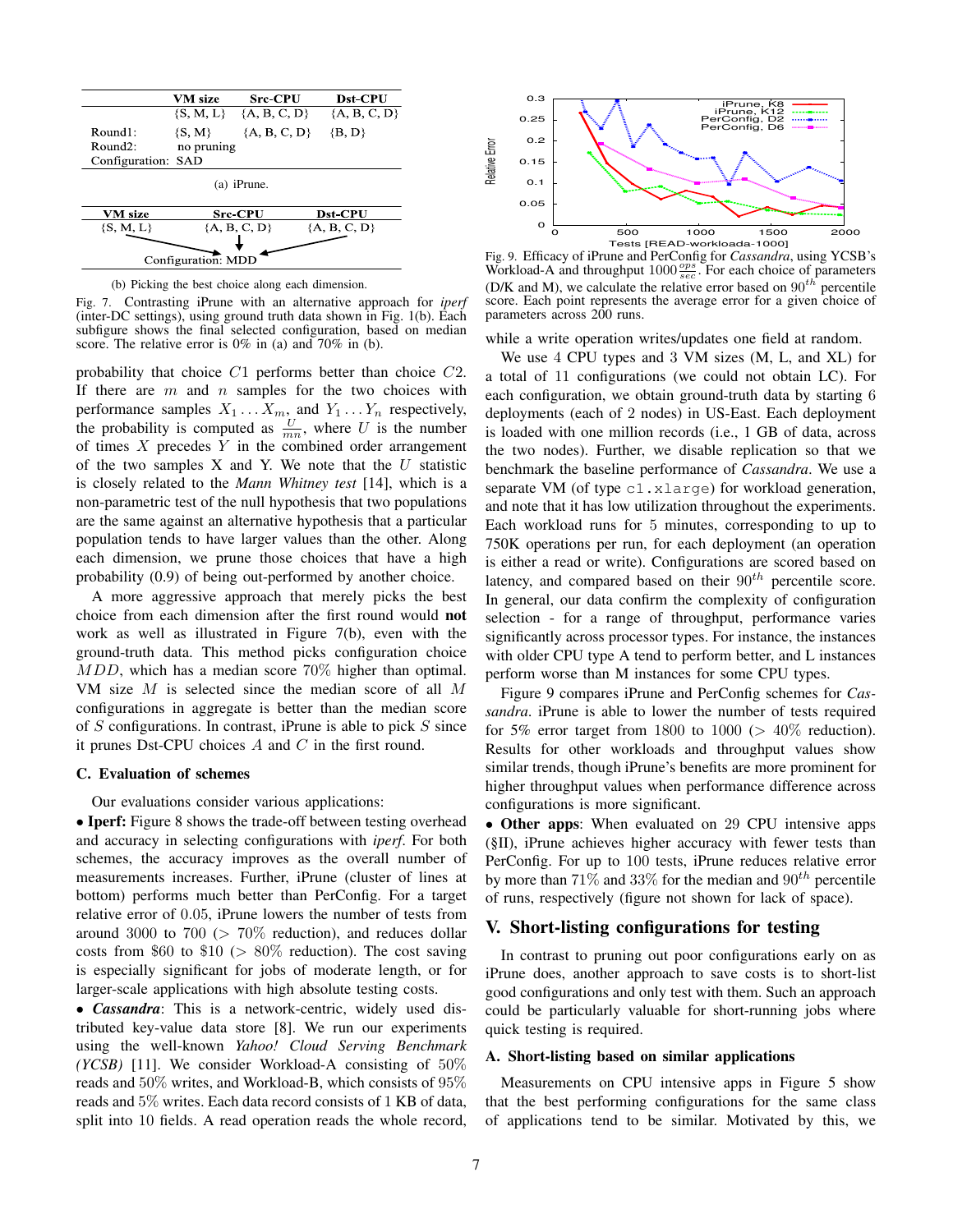

Number of tests Fig. 8. Relative error vs. testing overhead for iPrune and PerConfig in *iperf*. Each line represents the relative error obtained for a given D (PerConfig) or K (iPrune) value. For each D and K value, we test the schemes using various number of measurements (M) per deployment. For each choice of parameters (D and M for PerConfig; K and M for iPrune), we record the resultant number of tests, testing cost and relative error (in the  $90<sup>th</sup>$  percentile score). Each point represents the average relative error across 500 runs for a given choice of parameters.

evaluate a technique called nearest neighbor (NN for short) for short-listing configurations for a target application. NN requires the following as inputs: (1) a target application to choose a configuration for, (2) a set of other applications with prior configuration performance measurements, (3) a set of attributes for characterizing applications. The NN technique comprises the following steps: (i) for each attribute, normalize the application attribute values to the range of [0,1] to eliminate bias towards attributes with high absolute values; (ii) use the normalized attribute values to compute distances between the target application and every other application in the set; (iii) sort application distances in ascending order and obtain nearest neighbors; (iv) select top configurations of nearest applications to get short-listed configurations.

## B. Evaluations of NN combined with PerConfig

To select the best configuration for a target application, we first short-list a set of good configuration candidates with NN, then use PerConfig or iPrune to test the target application on these candidates to pick the best. To characterize applications, we use objdump to disassemble the executable files into assembly code and use the counts of different instructions (e.g., mov|lea and add|sub|inc|dec) as attribute values. The results reported below are based on NN combined with PerConfig testing (NN\_PerConfig for short) with  $D5M1$ (5 deployments per configuration, and 1 measurement per deployment). Two variants of random selections are used as the baseline for comparison: randomly picking a configuration (random configuration) and selecting the best configuration of a randomly picked application (random application).

We demonstrate how the number of nearest applications and the number of top configurations affect accuracy of NN PerConfig. We use *Nearest* n *Top* k (*NnTk* for short) to denote parameters in NN, which means using the top  $k$  configurations for each of the nearest n applications as candidates. To compare configurations, we use dollar cost per used core (e.g., dollar cost for an L VM is  $$0.175/2)$  as the *score*, and the configuration with the lowest  $90<sup>th</sup>$  percentile *score* for an application as the best one (can easily extend to other metrics). Relative error as stated in §IV-A is used to measure effectiveness. The average relative error out of 100 experiments is reported.

Network and compute intensive MPI FFT: MPI FFT is a distributed computation and communication intensive application. We use the CPU intensive apps as the other applications



Fig. 10. Average relative error of NN PerConfig when picking the best configuration for MPI FFT using 29 CPU intensive apps. RA means random application selection, RC means random configuration.

in NN PerConfig to get a good-performing configuration for MPI FFT. As shown in Figure 10, NN\_PerConfig outperforms both random strategies. More importantly, picking *Top 2* configurations reduces relative error to 0. The best configuration for MPI FFT ranks second for its nearest application (a biomolecular system simulator), and once the best configuration is included in the candidate set, a small number of PerConfig tests can reveal it. Thus, NN PerConfig can reduce testing costs dramatically compared with basic PerConfig.

Other apps: Figure 11 shows the average relative error when only using the nearest application to choose top configuration candidates (*N1Tk*) for CPU intensive apps. For more than 60% of applications, the average relative error of NN PerConfig is within 1% of *N1T1*. As the number of configuration candidates increases, the average relative error reduces. We have also experimented with including more nearest applications, and found that the average relative error is reduced sharply. Specifically, using *N2T1*, the worst case relative error falls below 2% (the worst case relative error for *N1T1* is over 15%). In contrast, using basic PerConfig to pick the best from all available configurations needs more than 100 tests to achieve a relative error less than 2%. NN PerConfig is able to reduce overhead to 10% of the basic PerConfig overhead by shortlisting configurations.

# VI. Related work

Many studies [12], [15], [16], [17], [19], [20], [22], [23], [25] have observed that application performance can vary greatly in the cloud. [22] shows how computational load on physical hosts impacts network performance, but does not